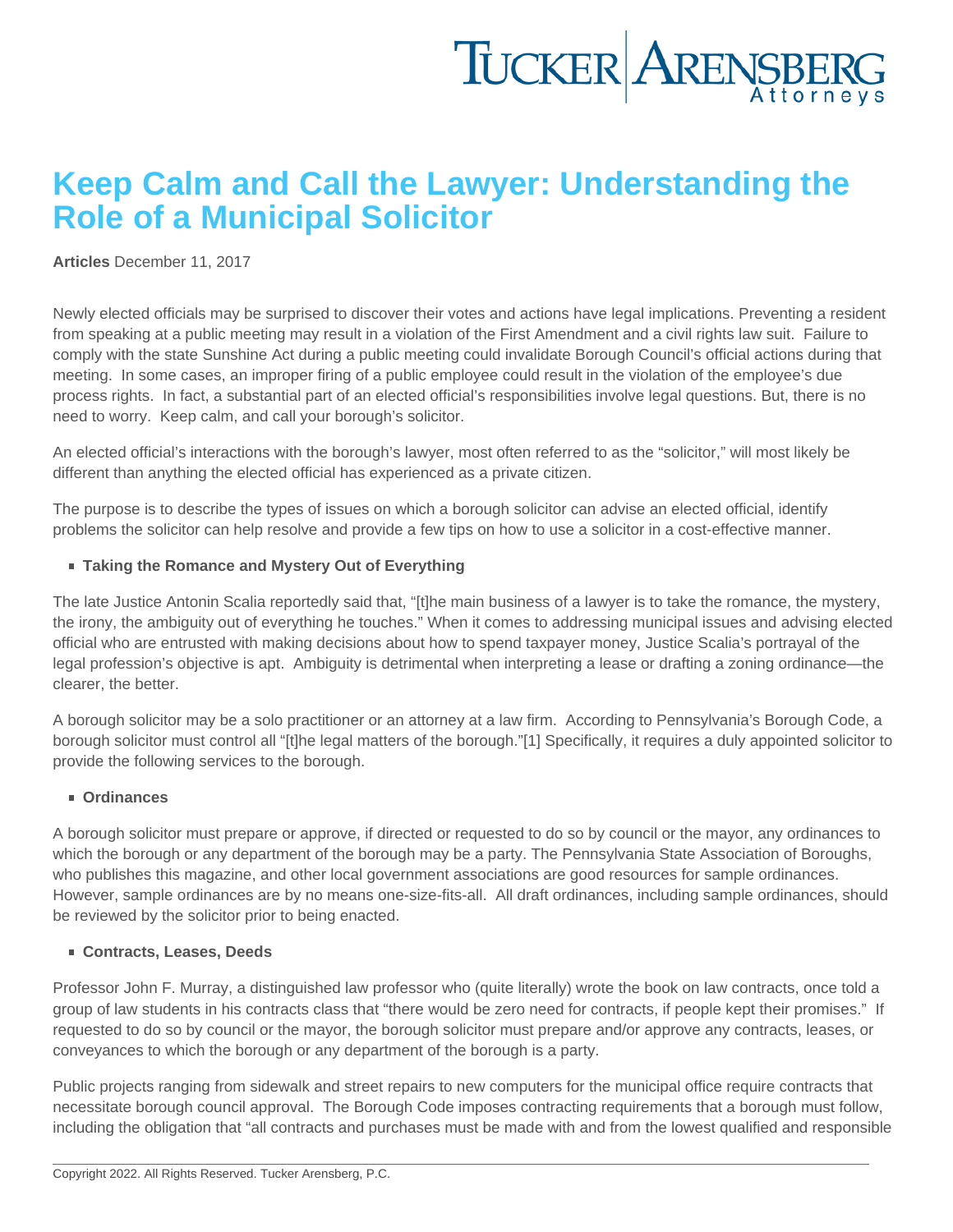# TUCKER ARENSBERG

bidder."[2] A borough solicitor is an elected official's ally in selecting the "lowest responsible bidder" for a public project. Failure to do so may result in a lawsuit by a contractor claiming the borough violated the law by not selecting it for the job.

Clear, comprehensive request for proposals and contracts are essential in running the day to day business in a borough. Elected officials should not hesitate to call their solicitor to review any contract prior to its approval.

#### ■ Bonds and Obligations

Municipal bonds are debt obligations issued by a government entity to raise money to finance public projects such as streets, sewer systems, municipal buildings, and others. Your borough solicitor must handle bonds, obligations, and assurances that pertain to the borough. If your solicitor does not have the expertise with bonds, he or she may refer you to another lawyer to handle the paperwork and filings. This referral is permitted by the Borough Code and does not cancel your solicitor's appointment.

### **File Lawsuits on Behalf of the Borough**

Just like a person, a borough can hold estates, rights, trusts, privilege, claims and demands. Sometimes, lawsuits are necessary to protect or enforce those interests, and that's where your borough solicitor can step in. For example, the Municipal Claims and Tax Lien Act authorizes a borough to file a claim (or lien) against a resident's property for unpaid charges for services provided to the property by or on behalf of the borough. The borough solicitor can help you file municipal claims (or liens) against these types of properties and collect unpaid amounts that are a drain to the borough's budget.

### **Defend Against Lawsuits**

A borough, just like an individual or corporation, can be sued. When such a lawsuit is filed against your borough, the solicitor must defend the borough or any borough officer acting in his or her official capacity against all actions or suits in which any of the estates, rights, privileges, trusts, ordinances or accounts of the borough may be brought in question.

If your borough is insured against tort claims, and the lawsuit falls within the borough's insurance policy, you may discover your solicitor will let the insurance company's lawyer handle the case. This does not mean your solicitor ceases to have any participation in the lawsuit. You can always ask him or her questions about the case. Finally, while you may develop a trusting relationship with your solicitor, remember that they represent the borough only. A borough solicitor cannot defend an elected official or employee in personal matters.

### **Legal Opinions**

Upon request, a borough solicitor must give the council, the mayor or the head of a department an opinion in writing upon any number of questions of law. The law is constantly changing and our legislature passes new legislation every year affecting municipalities. A borough solicitor can be an elected official's guide to understanding the Borough Code, new developments in the law, and how the law applies to a specific situation in the borough.

When borough council, the mayor, or department head requests an opinion on a certain issue, the solicitor will perform research and provide advice in writing for the matter requested. A practical word of advice is to provide the solicitor with all of the information that is available on the issue presented before requesting a legal opinion. (Many legal answers are fact-specific and if the solicitor is missing information on the issue presented, the solicitor's opinion may be incomplete.)

### **Other Professional Duties**

A borough solicitor may also provide advice and direction on a number of other areas. Below are just a few.